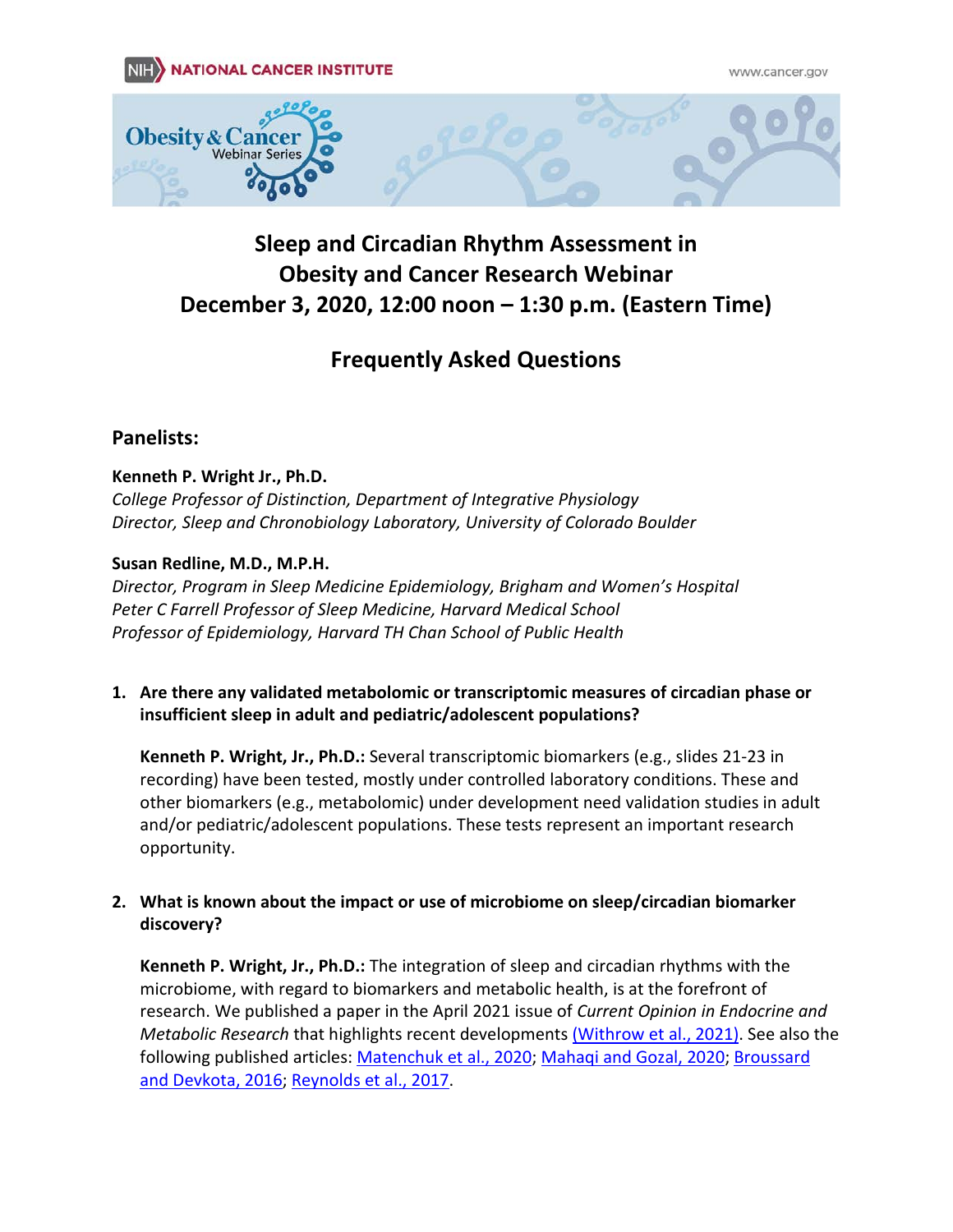**3. How can we use information about timing between dim light melatonin onset (DLMO) and sleep onset, midsleep, or sleep offset to inform whether circadian rhythms may be misaligned or use other information about circadian phase in adult and/or pediatric populations?**

**Kenneth P. Wright, Jr., Ph.D.:** For healthy adults who obtain adequate sleep, the DLMO occurs on average about 2 hours prior to bedtime, and for younger children who obtain such sleep, the DLMO takes place closer to bedtime. There are individual differences in the timing of DLMO to bedtime, and thus, there is a range (e.g., [Wight et al., 2005;](https://pubmed.ncbi.nlm.nih.gov/15834113/) [Duffy and](https://pubmed.ncbi.nlm.nih.gov/16077152/)  [Wright, 2005;](https://pubmed.ncbi.nlm.nih.gov/16077152/) [Sletten et al., 2010;](https://pubmed.ncbi.nlm.nih.gov/21188265/) [Burgess et al., 2003;](https://pubmed.ncbi.nlm.nih.gov/15600132/) [Lazar et al., 2013;](https://pubmed.ncbi.nlm.nih.gov/23216995/) [LeBourgeois et al.,](https://pubmed.ncbi.nlm.nih.gov/24132058/)  [2013;](https://pubmed.ncbi.nlm.nih.gov/24132058/) [Akacem et al., 2015;](https://pubmed.ncbi.nlm.nih.gov/25915066/) [Crowey et al., 2014\)](https://pubmed.ncbi.nlm.nih.gov/25380248/). Extremes outside these ranges could represent misalignment. In addition, high melatonin levels existing within individuals for many hours after waketime (i.e., dim light melatonin offset occurring after waketime) can be associated with metabolic impairment (e.g., [Eckel et al., 2015;](https://pubmed.ncbi.nlm.nih.gov/26549253/) [Simon et al., 2019\)](https://pubmed.ncbi.nlm.nih.gov/30888398/). We are in the early stages of being able to assess misalignment between central and peripheral clocks, and this area of inquiry is important.

#### **4. When real-world conditions make DLMO assessment impossible, can you suggest alternative methods that would validate a blood biomarker of circadian phase in adult and/or pediatric populations?**

**Kenneth P. Wright, Jr., Ph.D.:** There are current efforts to estimate DLMO/circadian phase with blood-based biomarkers, and these efforts need to be validated out of the laboratory and within various populations. (See the answer to question #1.) Currently, at-home DLMO testing is feasible.

#### **5. Is it in any way detrimental to health to conduct saliva melatonin sampling for DLMO when the collection times interfere with nocturnal sleep? What are the considerations for keeping a sick patient awake during their usual sleep time to collect a sample(s)?**

**Kenneth P. Wright, Jr., Ph.D.:** To assess DLMO, we recommend sampling to start about 7 hours prior to habitual bedtime and to end about 1 hour after habitual bedtime. Thus, sleep disturbance would be minimal. Within a laboratory setting, melatonin can also be assessed from blood samples collected during sleep with indwelling IV and extended (e.g., 12-foot) tubing so that sleep can be minimally disturbed.

#### **6. Could polysomnography (PSG) underestimate sleep due to in-lab disruption of sleep?**

**Susan Redline, M.D., M.P.H.:** That phenomenon is referred to as a "1st-night" effect and is a reason that some studies bring individuals into the laboratory for 2 to 3 nights, discarding the 1st night as a habituation night. Full PSG can also be done in home settings, where a 1st night or laboratory effect would likely be minimal [\(Iber et al., 2004\)](https://pubmed.ncbi.nlm.nih.gov/15164911/). Nonetheless, contextual factors can influence measurement and should be considered when interpreting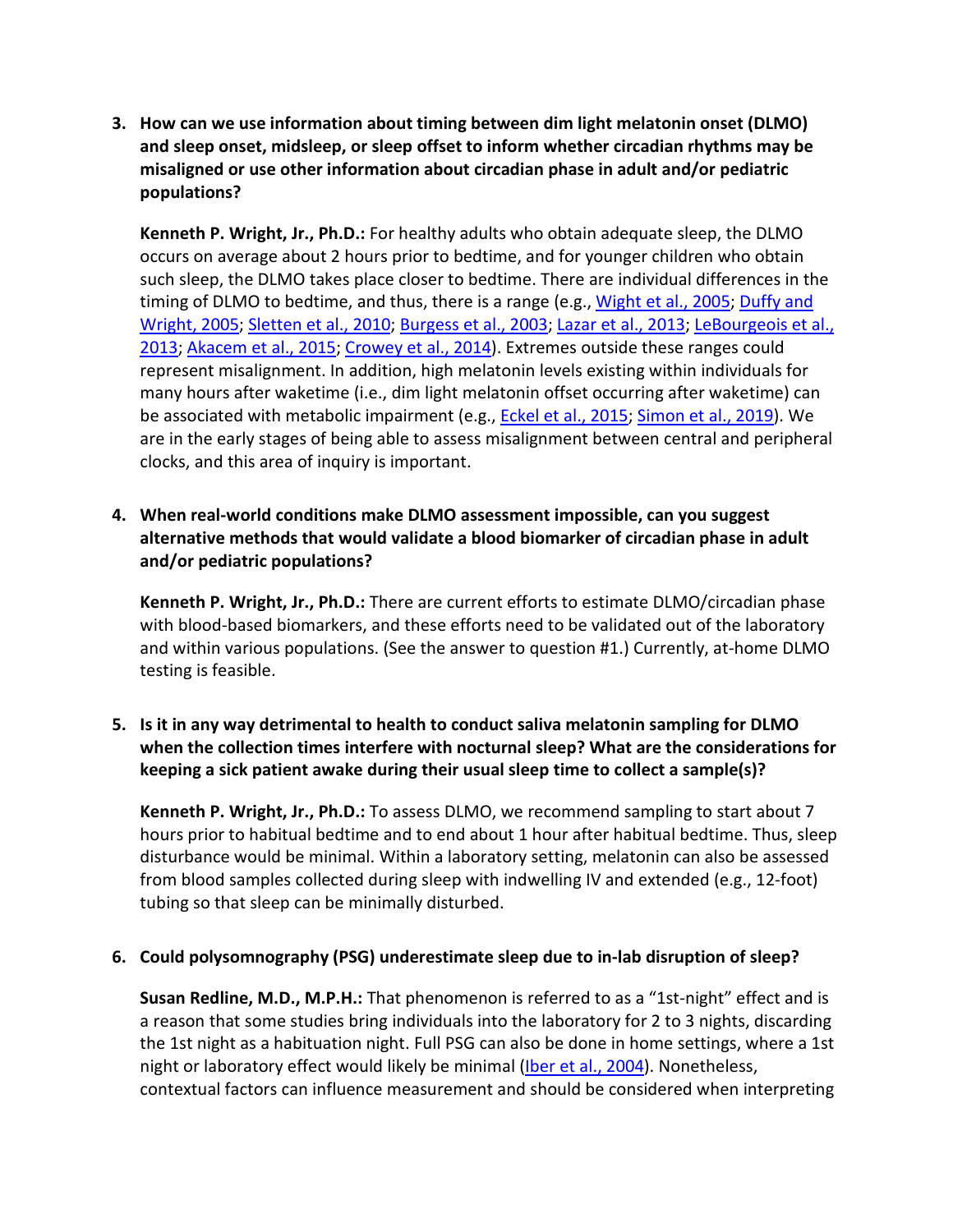the data. For these reasons, certain parameters potentially susceptible to environmental disturbance, such as sleep efficiency and duration, are often estimated using multi-day (home-based) actigraphy rather than PSG. Although actigraphy has measurement bias, it may provide a more representative estimate for each studied individual than a single-night PSG study.

#### **7. Are there research findings regarding whether drugs, such as exogenous melatonin or Ambien, can modify the associations between sleep/circadian disruption and obesity- or cancer-disease outcomes?**

**Susan Redline, M.D., M.P.H.:** I am not aware of any specific studies of such effect modification. Keep in mind that indication biases need to be considered when interpreting potential drug effects.

#### **8. Has anyone studied whether time-restricted eating without changing insufficient sleep improves health?**

**Susan Redline, M.D., M.P.H.:** [Flanagan and colleagues \(2020\)](https://pubmed.ncbi.nlm.nih.gov/33222161/) extensively reviewed the topic of time-restricted eating. Carefully conducted laboratory studies have shown the beneficial cardiometabolic effects of timed eating when sleep was controlled [\(Wehrens et](https://pubmed.ncbi.nlm.nih.gov/28578930/)  [al., 2017\)](https://pubmed.ncbi.nlm.nih.gov/28578930/). Larger clinical trials, to my knowledge, have not explicitly addressed the potential modifying or confounding by sleep on time-restricted eating. This issue is important, as there are complex inter-relationships among chronotype (and circadian misalignment), sleep duration, and meal timing. For example, short sleepers tend to have more irregular meals but also tend to eat earlier in the day [\(Dashti et al., 2015\)](https://pubmed.ncbi.nlm.nih.gov/26567190/). In considering both meal timing and circadian rhythms, several studies identified the potential interaction with chronotype. (For example, larks who eat earlier and owls who eat later have improved metabolism.)

#### **9. Among shift-working populations, it is common to revert to daytime-based schedules on non-workdays due to family needs and responsibilities. Given this, are there any technologies or other approaches to limit the degree of circadian disruption experienced by these populations?**

**Susan Redline, M.D., M.P.H.:** There are several strategies for minimizing the adverse effects of shift work [\(Reid & Abbott, 2015\).](https://pubmed.ncbi.nlm.nih.gov/26568127/) The strategies include optimizing the scheduling of sleeping, napping, shift work (e.g., regular shifts or those that rotate clockwise), and eating; the use of appropriate light at the workplace and darkness after the shift; and the use of melatonin or melatonin agonists.